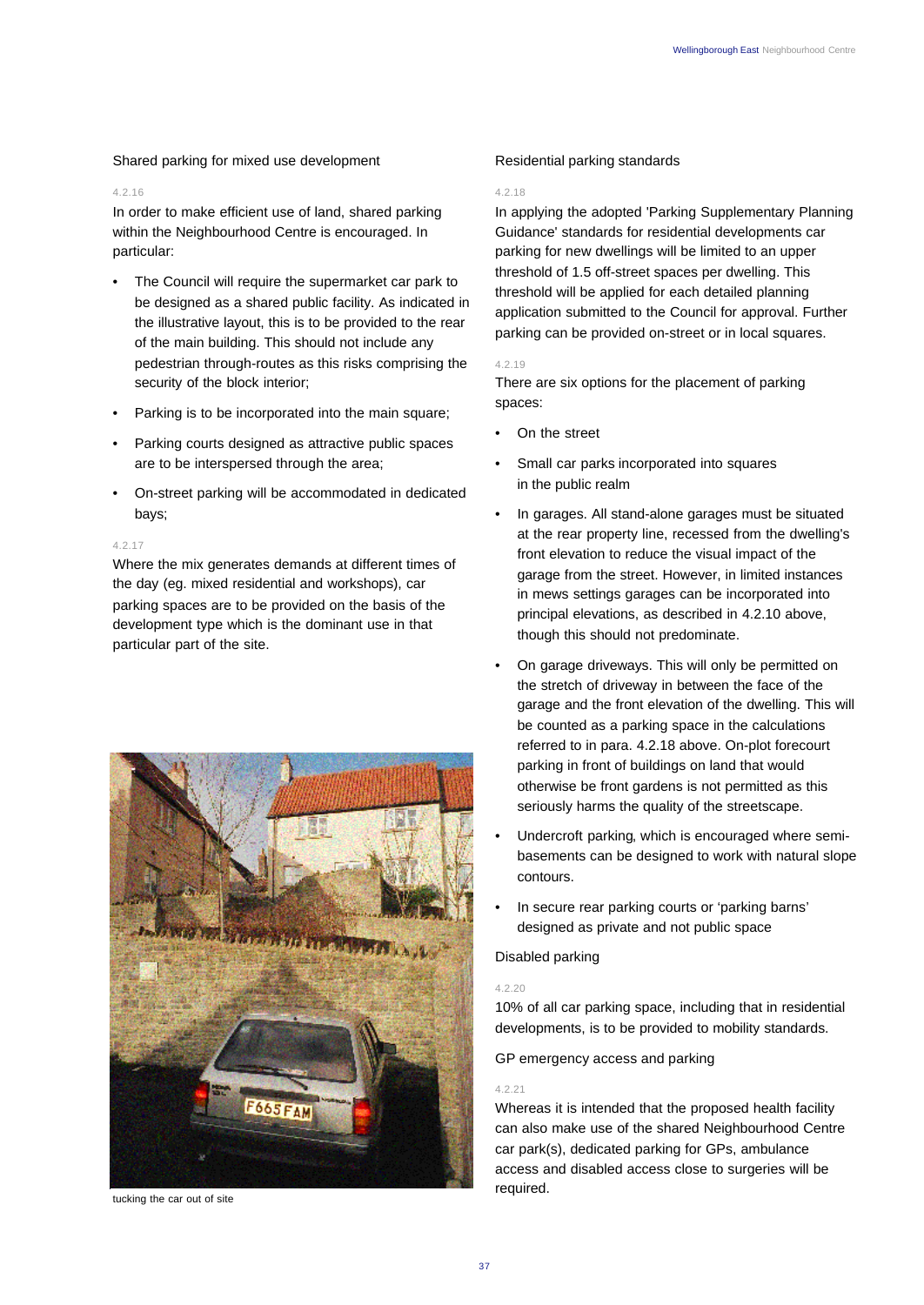# Cycle parking

#### 4.2.22

All use types are to incorporate secure cycle parking storage space, as set out in Table 4.1. For housing a minimum standard of one dedicated cycle parking store will be applied per residential dwelling. In order to achieve a high EcoHomes rating, developers are strongly encouraged to use a minimum of one cycle storage space per person as a target.

#### 4.2.23

Cycle parking should be convenient to use, be secure and in areas of good surveillance that are well lit. Facilities should be clearly signed from the public highway wherever possible.

#### 4.2.24

Additional facilities to encourage cycling to work are strongly encouraged such as lockers, changing and shower facilities. Cycle lockers or secure compounds should be provided for community facilities, workplaces or places of entertainment where longer stay parking is anticipated.

### Motorcycle parking

### 4.2.25

One dedicated motorcycle space should be provided per 25 car parking spaces, which are counted as additional to the provision of cycle spaces.

# Lorry parking

#### 4.2.26

Turning and manoeuvring areas for Heavy Goods Vehicles (HGVs) and Large Goods Vehicles (LGVs) should meet the minimum requirements specified by the Highways Authority. Within the centre except for the supermarket it is anticipated that servicing will take place from the street. A local small-scale secure lorry parking area will need to be incorporated into the layout of the proposed new employment area adjacent to the Laurence Leyland Industrial estate. A more strategic lorry parking area is proposed for land north of Finedon Road.

#### 4.2.27

The management of construction traffic traffic will need to be demonstrated via the preparation of a routing plan for lorries for each phase of the development (see 5.3.1).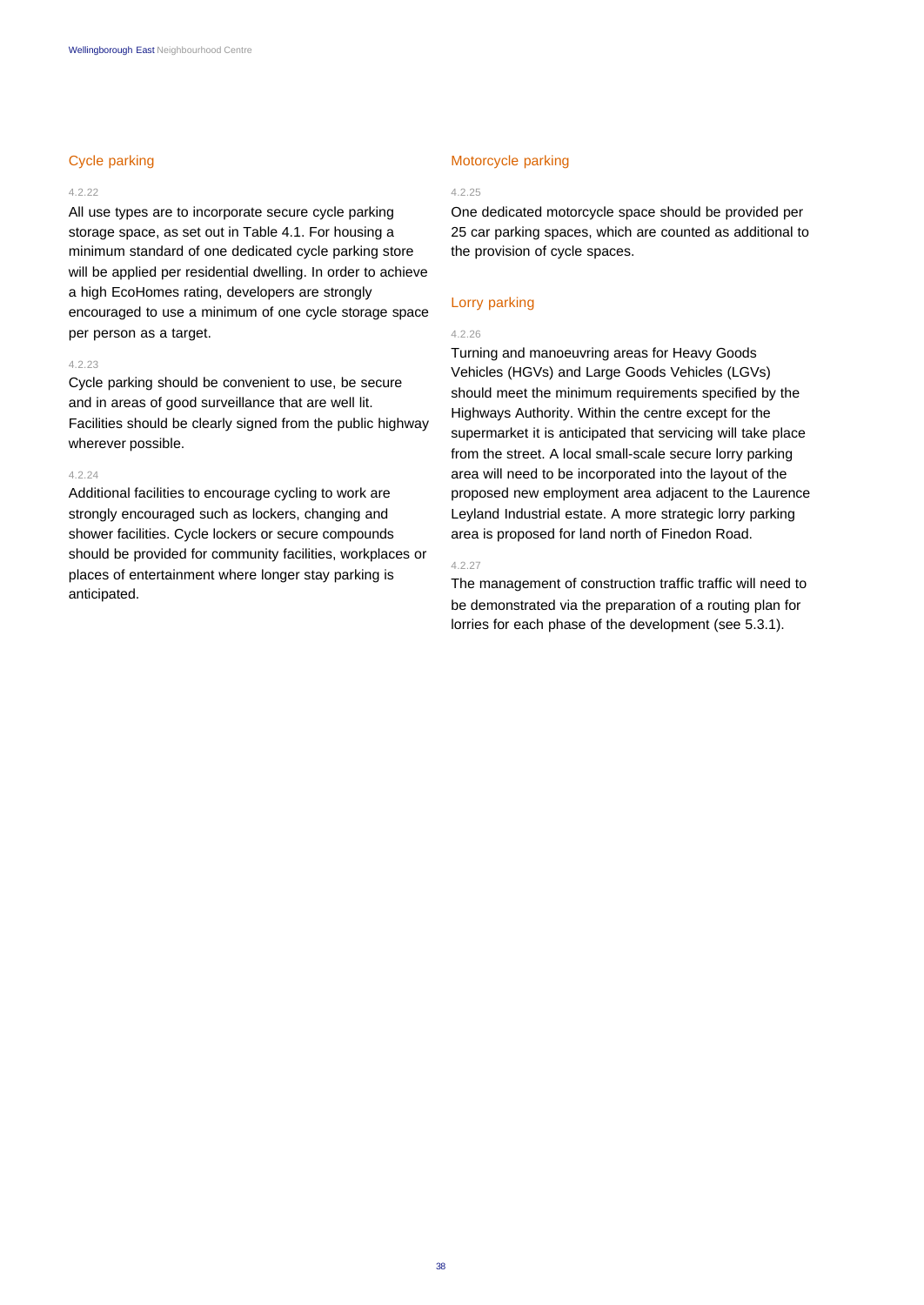

Different approaches to cycle parking provision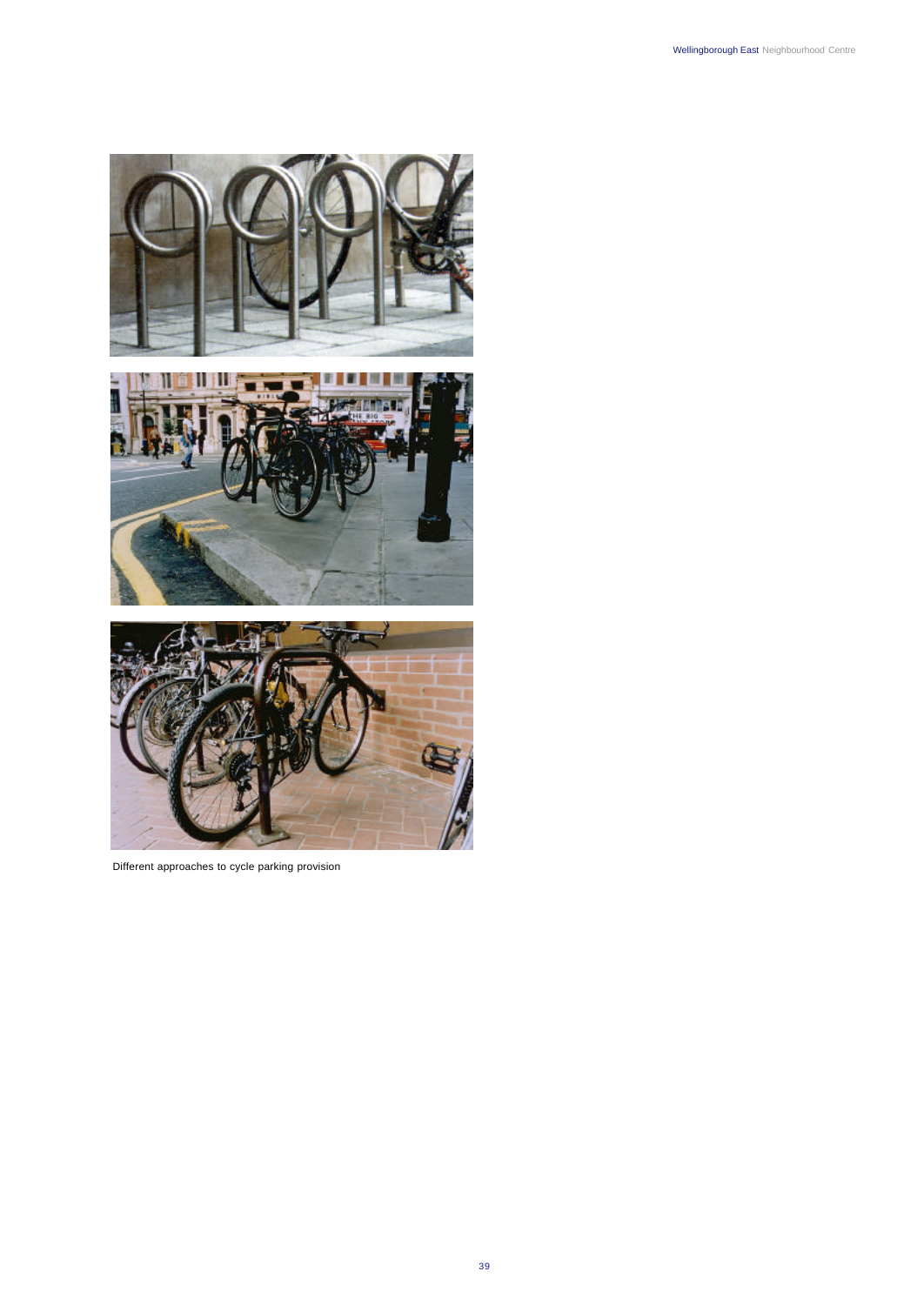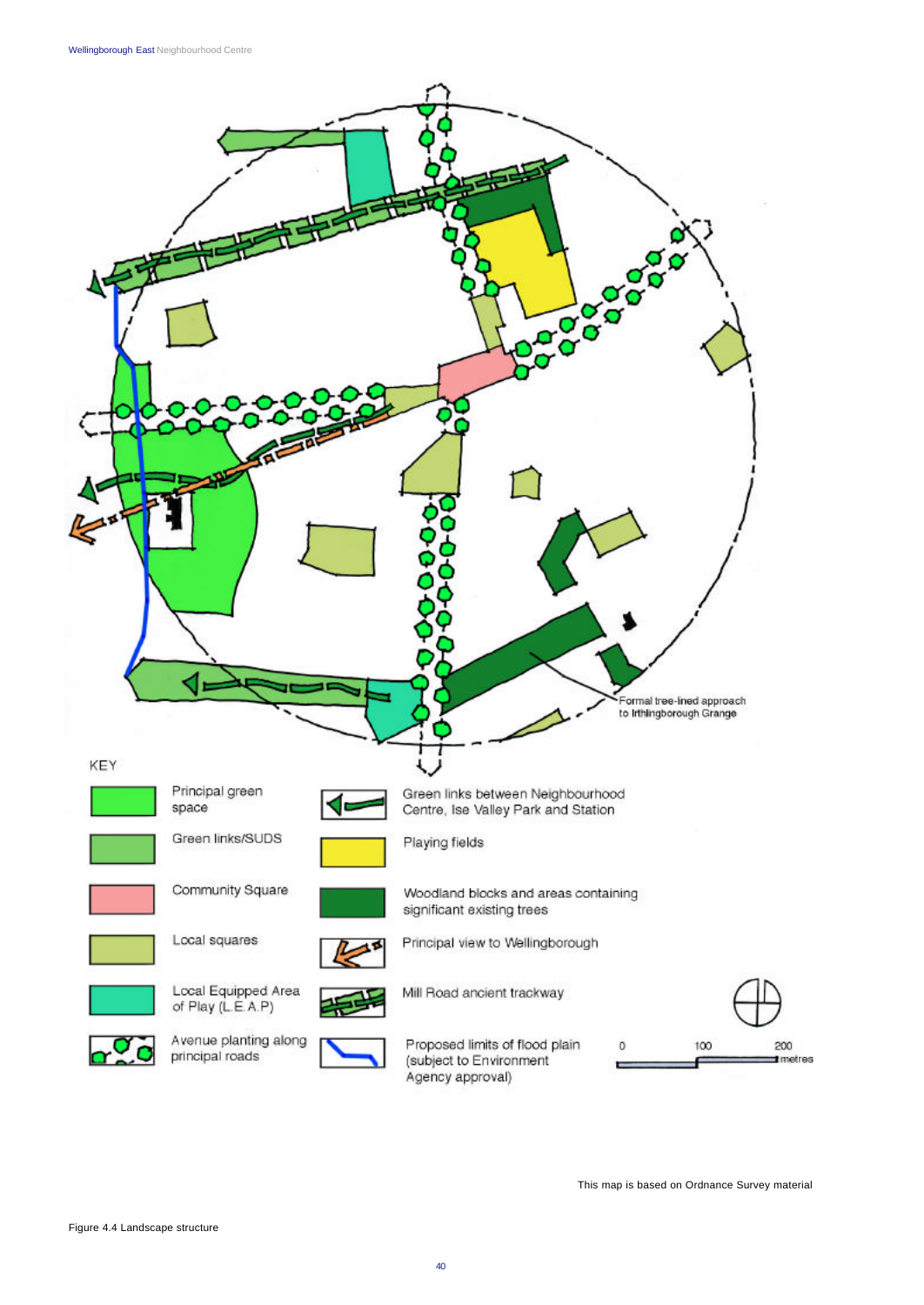# 4.3 A landscape structure of places and spaces

### 4.3.1

The main aims of the landscape strategy are to:

- Retain and where possible enhance important existing features and important habitats;
- To provide a new green public open space network that provide a range of wildlife habitats whilst sensitively balancing human access;
- To interconnect a range of urban spaces, such as the main square, smaller neighbourhood squares and courtyards.

### 4.3.2

It is important that new development should be seen as integrating with, and being part of, its surrounding context. Existing landmarks, in particular the large trees around Irthlingborough Grange should be retained, as well as key field boundaries and other tree groups that can help to visually and physically tie the new development into the surrounding context. The historic route of Mill Road is clearly an example of this.

### 4.3.3

Other important issues to be addressed in considering the integration of the new settlement into the landscape are the introduction of a new landscape structure, the effects on the skyline, and the treatment of the urban edge adjoining open countryside.

## Landscape structure

### 4.3.4

The proposed landscape structure is illustrated in Figure 4.4. This indicates:

- The Ise Valley as the principal green open space, on the western edge of the neighbourhood centre, will constitute the new town park. Particularly close attention needs to be given to the design of building frontages along this edge. The boundary is defined by the limits to the flood plain and therefore will form a fixed edge, highly visible from the existing town. The Ise Valley, whilst providing a natural point of separation between Wellingborough East and the existing town, provides an opportunity for both parts of settlement to look towards it, and will help Wellingborough East to define its own, if related, identity.
- A series of green links which act as
	- recreational routes between the town park and neighbourhood centre,
- swales that form part of the Sustainable Urban Drainage System (SUDS),
- wildlife corridors,
- visual corridors linking the existing town and Wellingborough East.

There are three principal green links:

- 1. following the ancient Mill Road trackway and incorporating the preserved hedgerows
- 2. connecting the Irthlingborough Grange area, (enabling the avenue of trees to be seen from Midland Road, on the approach to the railway station), a play space (LEAP) off Irthlingborough Road and the railway station via a new footpath / cycleway through the Ise Valley Town Park
- 3. running along the southern side of the Midland Road causeway approach, extending through the Ise Valley Park into the Neighbourhood Centre
- The school playing field, which is positioned within the interior block and wrapped by the back gardens of adjacent properties;
- The main neighbourhood square at the principal crossroads;
- Outlying smaller public squares, providing more intimate focal points within the various quarters of the neighbourhood;
- Two play spaces to the standard of 'Local Equipped Areas for Play' (LEAP), consistent with play space requirements set out in the Local Plan and Wellingborough East Development Framework SPG. Two 400 m<sup>2</sup> areas are identified to the north and south of the Neighbourhood Centre, positioned so that the majority of homes have such a facility within five minutes walking distance (400m);
- Respect for the architectural integrity and landscape setting of Irthlingborough Grange. Irthlingborough Grange is a large, locally important building in a formal setting. There is a clear relationship between the building and its landscape context - notably the front garden and the adjacent mature trees. The key principles for future development in the vicinity of Irthlingborough Grange are that:
	- 1. The Grange maintains a landscaped setting, retaining significant trees;
	- 2. A reasonable amount of grounds are retained commensurate with its new urban context;
	- 3. The existing barns to the north of Irthlingborough Grange (identified in Figure 3.5) are converted for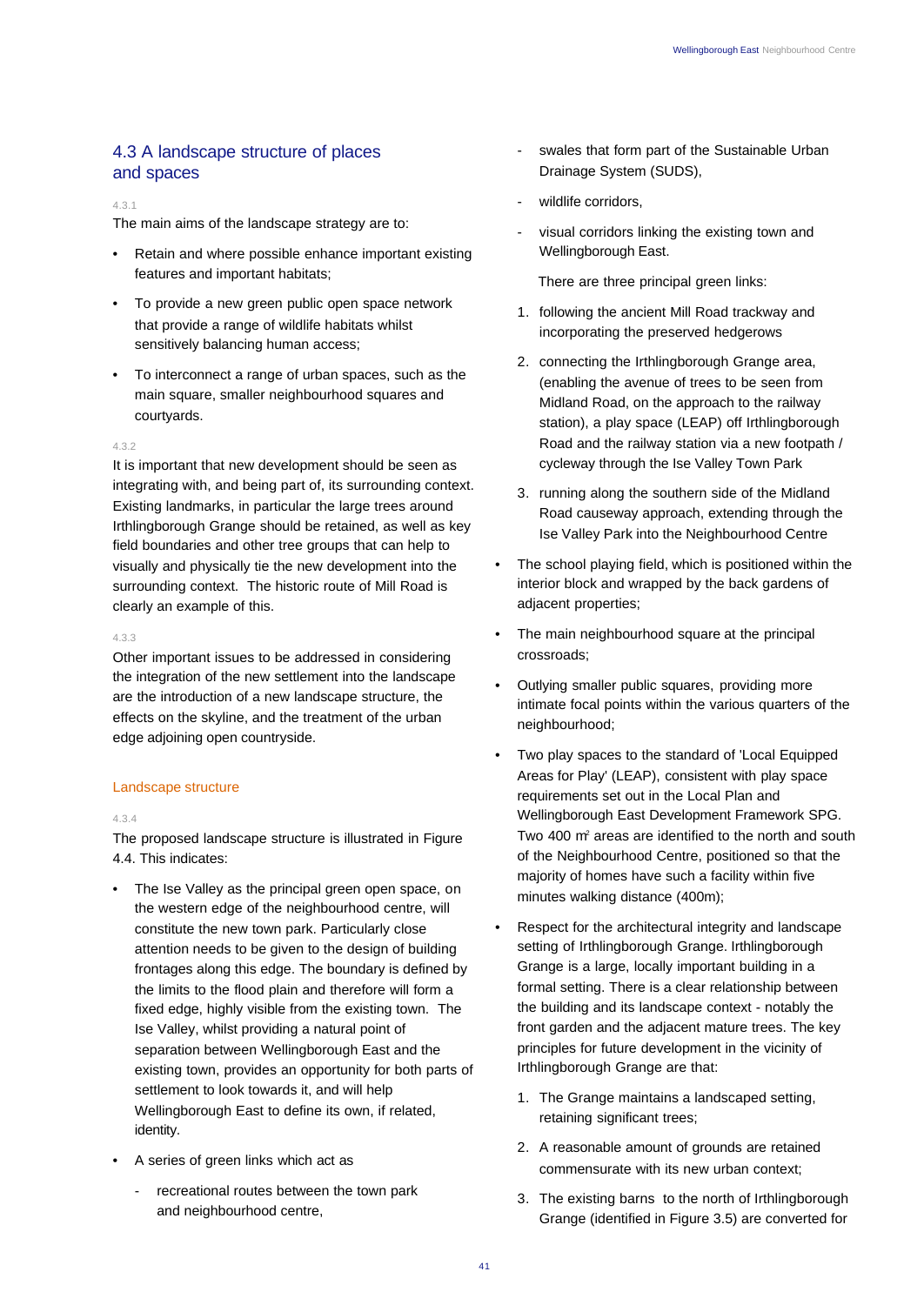reuse for business or residential purposes;

- 4. Any new buildings around Irthlingborough Grange are designed to respond architecturally to its authentic vernacular form, for example coach house/stable type elements forming a courtyard.
- Blocks of woodland consolidated around areas containing significant existing trees, providing visual relief to the skyline when viewed from the existing eastern edge of Wellingborough;
- Formal avenue planting along the principal streets;
- A view corridor from the main square facing southwesterly over towards St Mary's Church on the eastern edge of the existing town. Whilst a tight urban form is advocated for the core area, views out from the site are of course unique and their retention will help to give the new development its own 'sense of place' and aid legibility from the outset;
- A SUDS retention pond is proposed within the parkland the forms part of the cordon sanitaire.

### 4.3.5

All public spaces are to be fronted by buildings. Blank gable ends and rear garden fences will not be permitted as this undermines the quality of spaces and their potential security.

#### 4.3.6

Following the principles set out in the Borough Council's 'Building Better Places' design guidance report, public open spaces are to be designed with high quality materials that strengthen local identity and stand the test of time.

#### 4.3.7

Significant screening of the pumping station will be required.

### Encouraging public art

#### 4.3.8

Imaginative public art and street furniture should be used to add character and life to public spaces and reinforce the quality of the Neighbourhood Centre.

# Respect the existing topography

#### 4.3.9

Clearly, the development of the new urban extension on this mostly elevated and open tract of land will introduce a major change in landscape character and on local views. However in planning these changes, it will be important that the new development responds to such constraints that exist, and most importantly that the new development

makes the most of the opportunities provided by the particular characteristics and features of the existing landscape. The interesting site land form provides a series of opportunities to help create a place of real character. Sensitive development of the site requires that the roads are aligned and buildings positioned to be closely attentive to contours. This will minimise environmental impact and cut-and-fill, and will enable SUDS to be incorporated.

### Local public open space management

#### 4.3.10

The Borough Council is keen to work with developers to devise a locally based arrangement for the management and maintenance of open spaces. This could take the form of a neighbourhood trust.

# 4.4 An interwoven mixture of uses

#### 4.4.1

The indicative land use mix for the Neighbourhood Centre and its immediate context is illustrated in Figure 4.1. Figure 4.5 provides an illustrative layout of the core area. This is used as the basis for the indicative land use schedule set out in Table 4.2, which is based on the 400m radius walkable catchment area.

| Table 4.2 Indicative land use mix (within 400m radius          |                                |                                                |                                      |
|----------------------------------------------------------------|--------------------------------|------------------------------------------------|--------------------------------------|
| catchment of Neighbourhood Centre)                             |                                |                                                |                                      |
| Use                                                            | Net site<br>area<br>(Hectares) | Approx. no.<br>of residential<br>units (40dhp) | Approx<br>gross floor<br>area $(m2)$ |
| Residential                                                    | 32.4                           | 1,297                                          | 129,700                              |
| Mixed use*                                                     | 5.3                            | 132                                            | 26,500                               |
|                                                                |                                | (assuming                                      | (of which                            |
|                                                                |                                | 50% of                                         | 50% is                               |
| * 'Mixed use' includes all                                     |                                | mixed use is                                   | residential                          |
| community, health, retail,                                     |                                | residential)                                   | assuming                             |
| live-work, employment and<br>leisure facilities identified for |                                |                                                | 50% site                             |
| the Neighbourhood Centre.                                      |                                |                                                | coverage)                            |
| Public open space                                              |                                |                                                |                                      |
| Woodland                                                       | 1.9                            |                                                |                                      |
| LEAP                                                           | 0.8                            |                                                |                                      |
| Other public                                                   | 3.9                            |                                                |                                      |
| open space                                                     |                                |                                                |                                      |
| (including Mill                                                |                                |                                                |                                      |
| road tarackway,                                                |                                |                                                |                                      |
| SUDS, pocket                                                   |                                |                                                |                                      |
| parks and pumping                                              |                                |                                                |                                      |
| station buffer)                                                |                                |                                                |                                      |
| Urban squares                                                  | 1.27                           |                                                |                                      |
| <b>Primary Schools</b>                                         | 1.87                           | 0                                              | 2234                                 |
| Strategic roads                                                | 3.5                            | 0                                              | 0                                    |
| Total                                                          | 50.94                          | 1.429                                          | 158,434                              |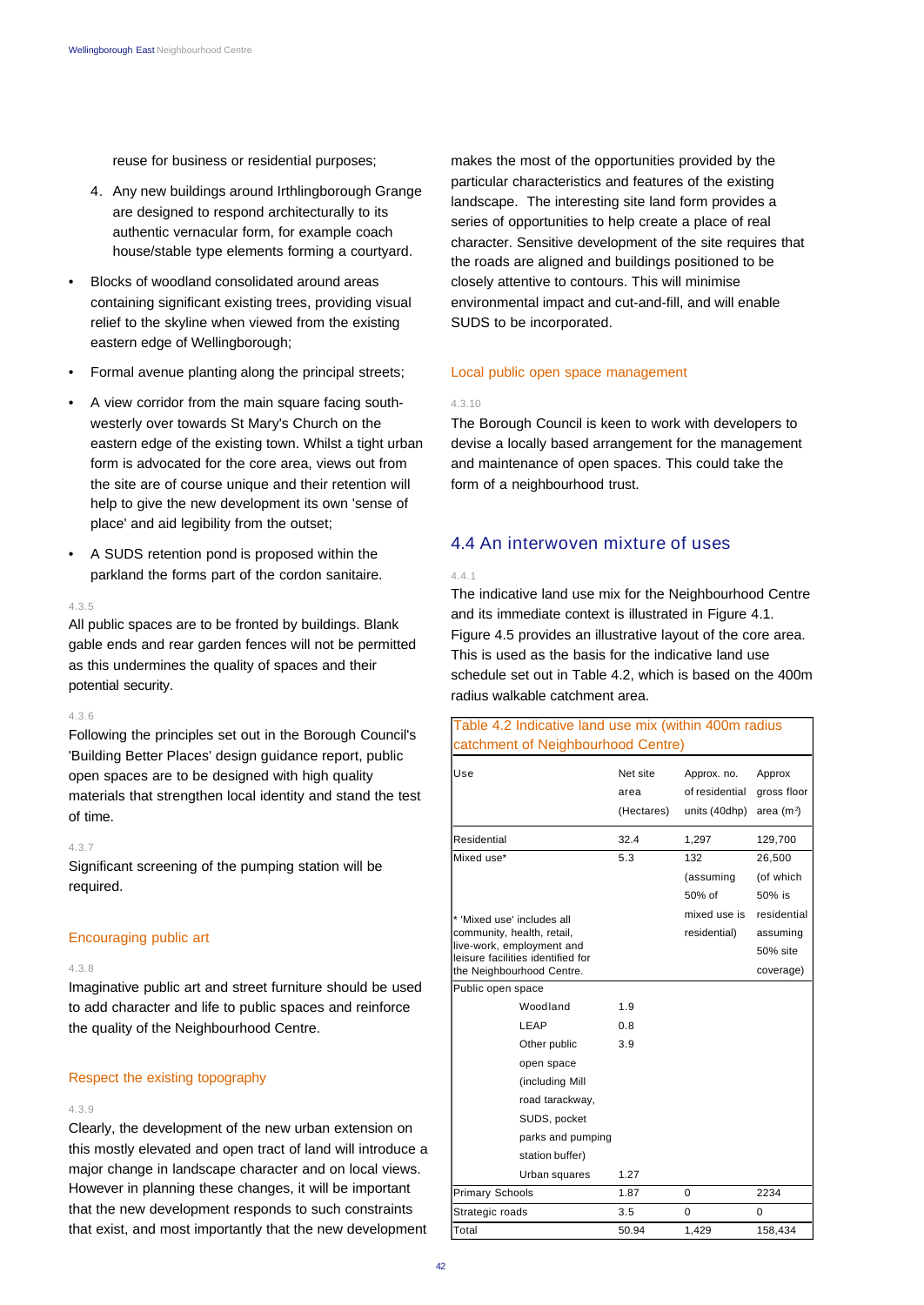